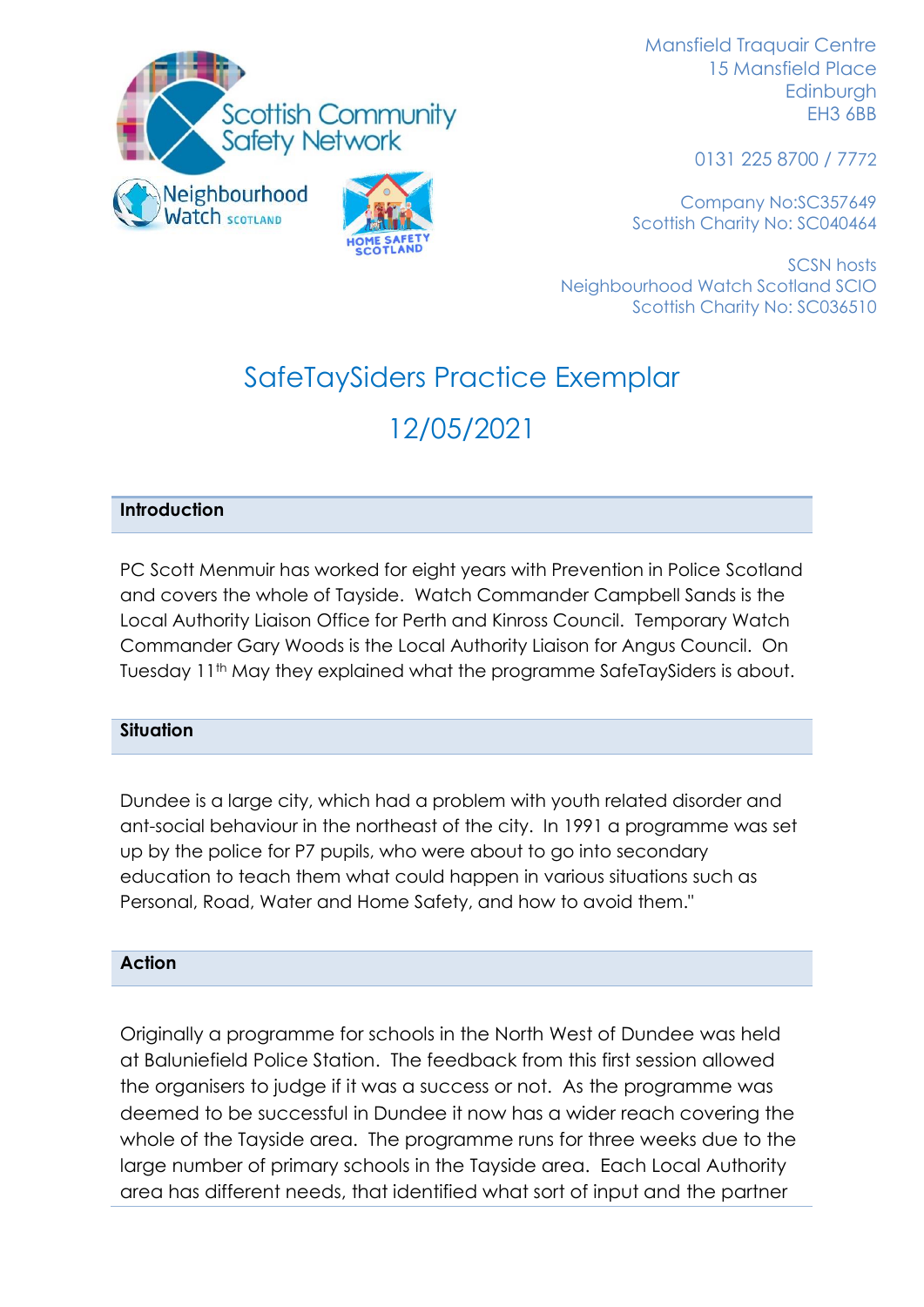agency invited onto the delivery side of the initiative. For example, if there had been damage to buses in Dundee, then Dundee would get the bus company to come along and deliver information. The anti-social side may be picked up on by Community wardens etc.

The pupils meet with the partner agencies, such as Scottish Fire and Rescue, SEPA, Dundee City Council, Perth and Kinross Council and Angus Council.

Situations are created to allow for a smooth transition between P7 to S1. Each of the agencies, who are experts in their subject, have a ten-minute slot in which they discuss areas and explore issues to help steer the pupils in the right direction and away from crime and unintentional harm.

The area that is covered by the programme is both urban and rural with different safety topics being selected for each area. For the rural areas, issues such as electrical safety, farm safety, pesticide safety and agricultural vehicle safety are covered.

At the beginning of each session the students complete a brief questionnaire where their knowledge baseline is established. Following this, the different agencies deliver their presentations and workshops. For example, Fire and Rescue will address home safety issues using a room setup where hazards such as an overloaded socket, hair straighteners sitting on a bed and a mobile phone charger still plugged in but with no phone are laid out across the room. Once the issues have been identified by the students they will be discussed as to why they are unsafe and how to make them safer. Through the workshops students walk away with a better understanding of the risks and how to stay safe in the home.

Once the sessions are complete, students then complete a questionnaire to establish if their knowledge has improved as a result of the educational activities. Students from the school that demonstrates the biggest improvement are given tickets for the cinema.

Although the sessions have been held face to face since 1991, in 2020 they had to be cancelled due to the Covid-19 pandemic. However, it is anticipated in September 2021 they will resume digitally. The opportunity to present the programme digitally will allow for more partners. Watch Commander Woods delivered the sessions as a firefighter and is now planning the virtual sessions. The aim is to have 14 videos along with information presented in a PowerPoint and to have six or seven questions per topic for evaluation of each module. There will be evaluation questions at the end of the session.

# **Outcome**